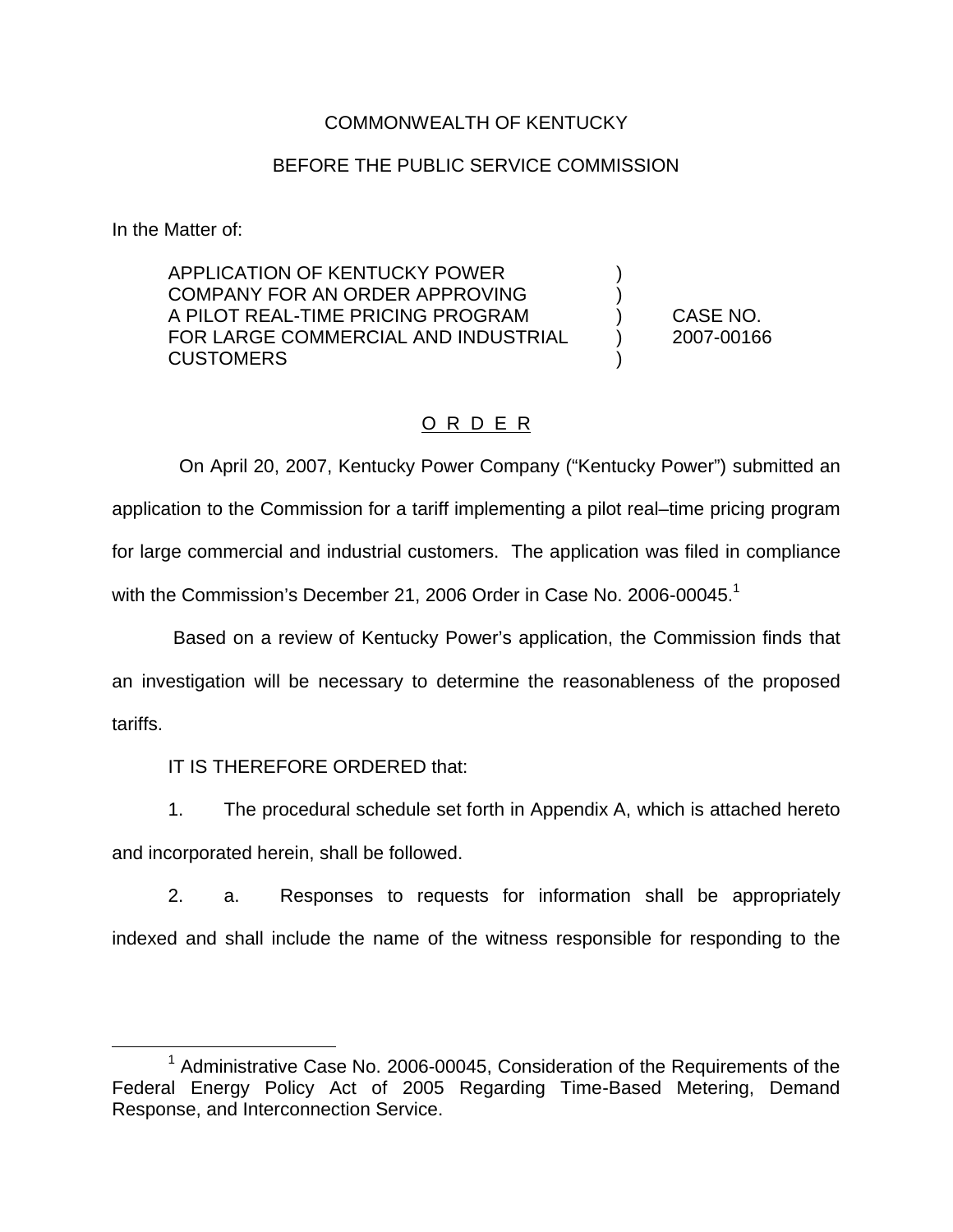questions related to the information provided, with copies to all parties of record and 5 copies to the Commission.

b. Each response shall be under oath or, for representatives of a public or private corporation, a partnership, an association or a governmental agency, be accompanied by a signed certification of the preparer or person supervising the preparation of the response on behalf of the entity that the response is true and accurate to the best of that person's knowledge, information, and belief formed after a reasonable inquiry.

c. A party shall make timely amendment to any prior response if it obtains information upon the basis of which it knows that the response was incorrect when made or, though correct when made, is now incorrect in any material respect.

d. For any request to which a party fails to furnish all or part of the requested information that party shall provide a written explanation of the specific grounds for its failure to furnish.

3. Any party filing testimony shall file an original and 5 copies.

4. At any public hearing in this matter, neither opening statements nor summarization of direct testimonies shall be permitted.

5. The Commission does not look favorably upon motions for continuance. Accordingly, motions for extensions of time with respect to the schedule herein shall be made in writing and will be granted only upon a showing of good cause.

6. Nothing contained herein shall prevent the Commission from entering further Orders in this matter.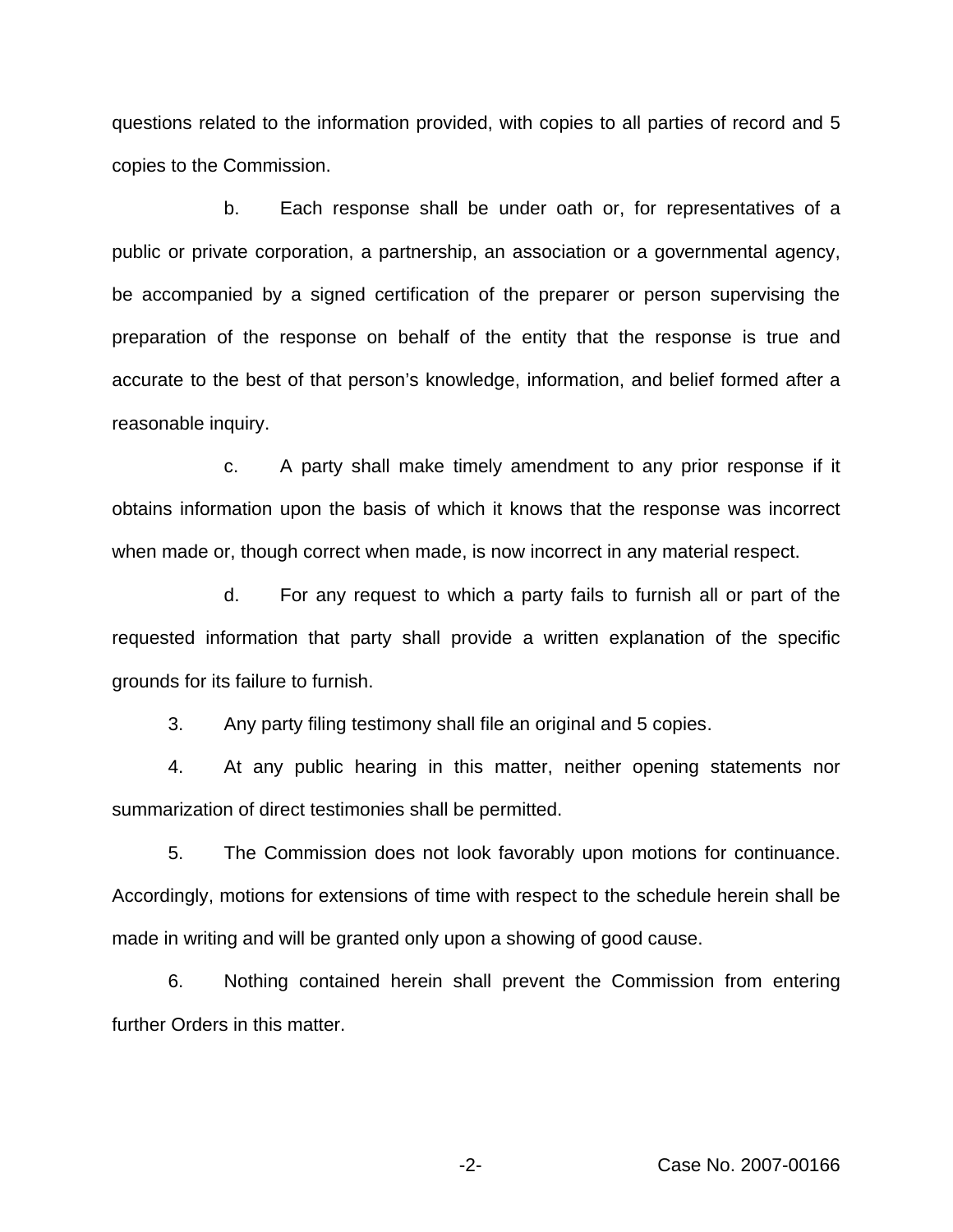Done at Frankfort, Kentucky, this 15<sup>th</sup> day of May.

By the Commission

ATTEST:

**Executive Director**